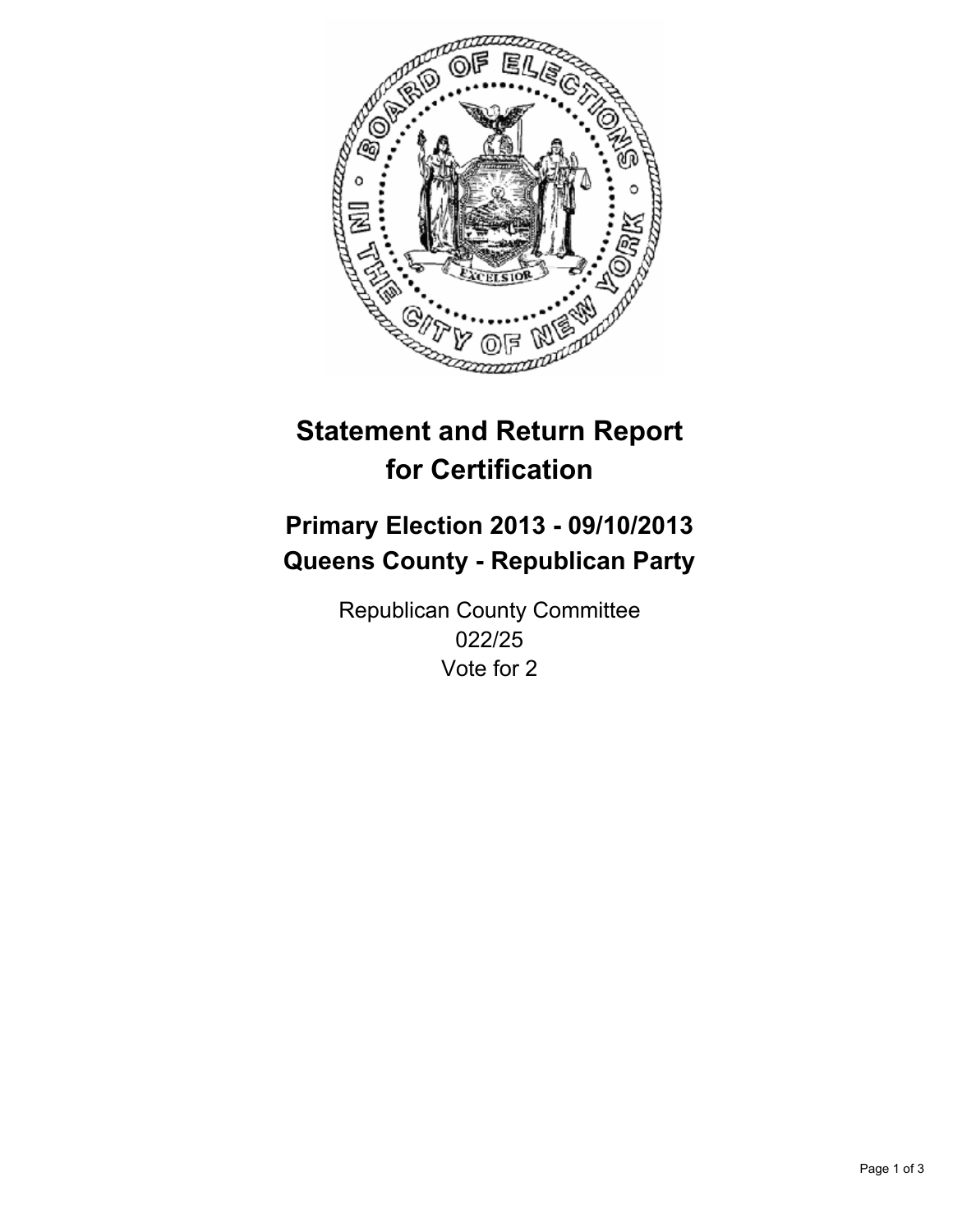

## **Assembly District 25**

| <b>Total Votes</b>   | 17 |
|----------------------|----|
| NATALIE F. BELLONE   | 3  |
| JOHN A. BELLONE      |    |
| <b>MARIA PETERS</b>  | 4  |
| <b>ERNESTO ROMAN</b> | 3  |
| <b>AFFIDAVIT</b>     | 0  |
| SPECIAL PRESIDENTIAL | 0  |
| <b>FEDERAL</b>       | 0  |
| ABSENTEE/MILITARY    | 0  |
| <b>EMERGENCY</b>     | 0  |